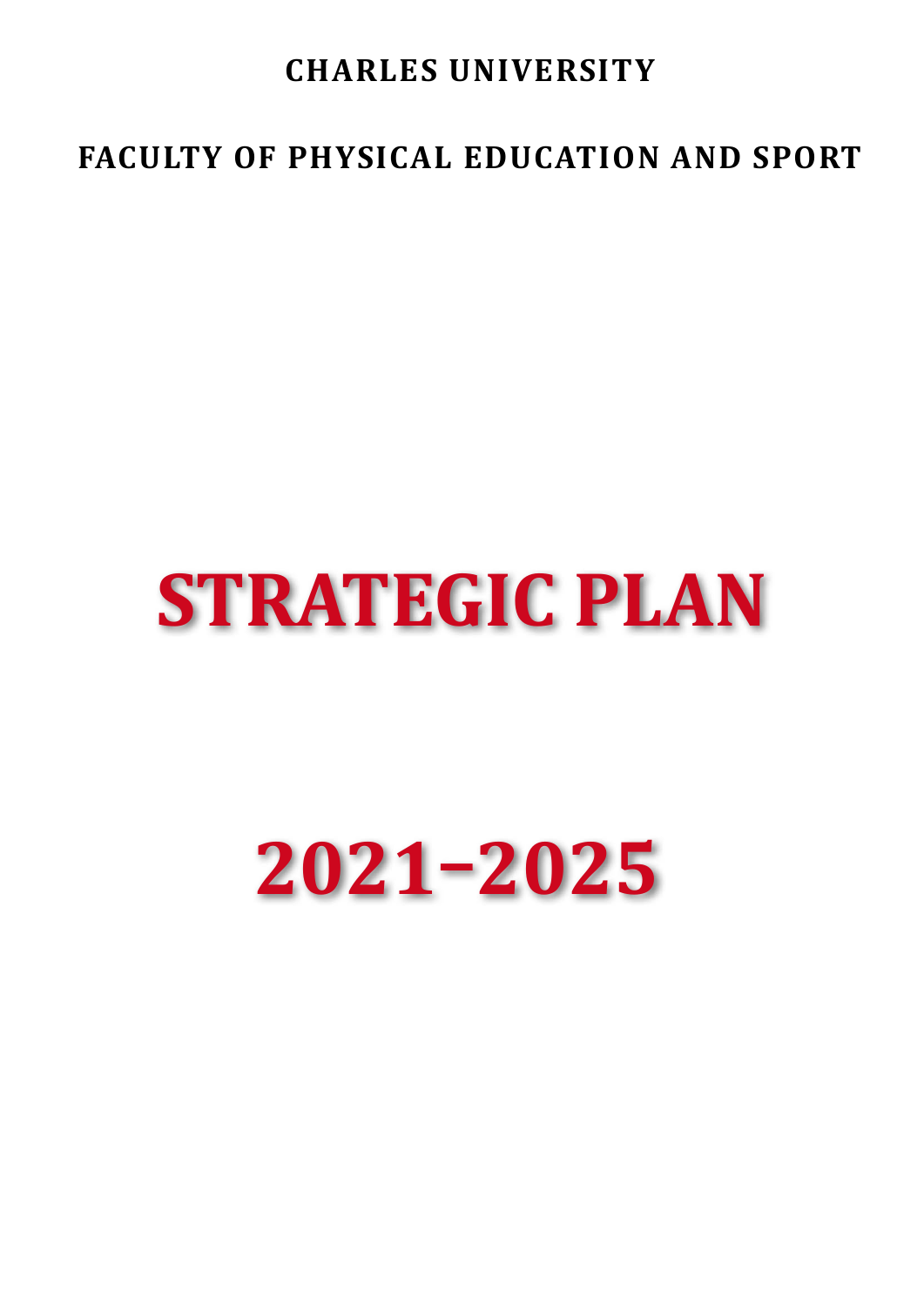Discussed by the Research Board of FTVS UK on 26 May 2021 Discussed and approved by the Academic Senate of FTVS UK on 15 June 2021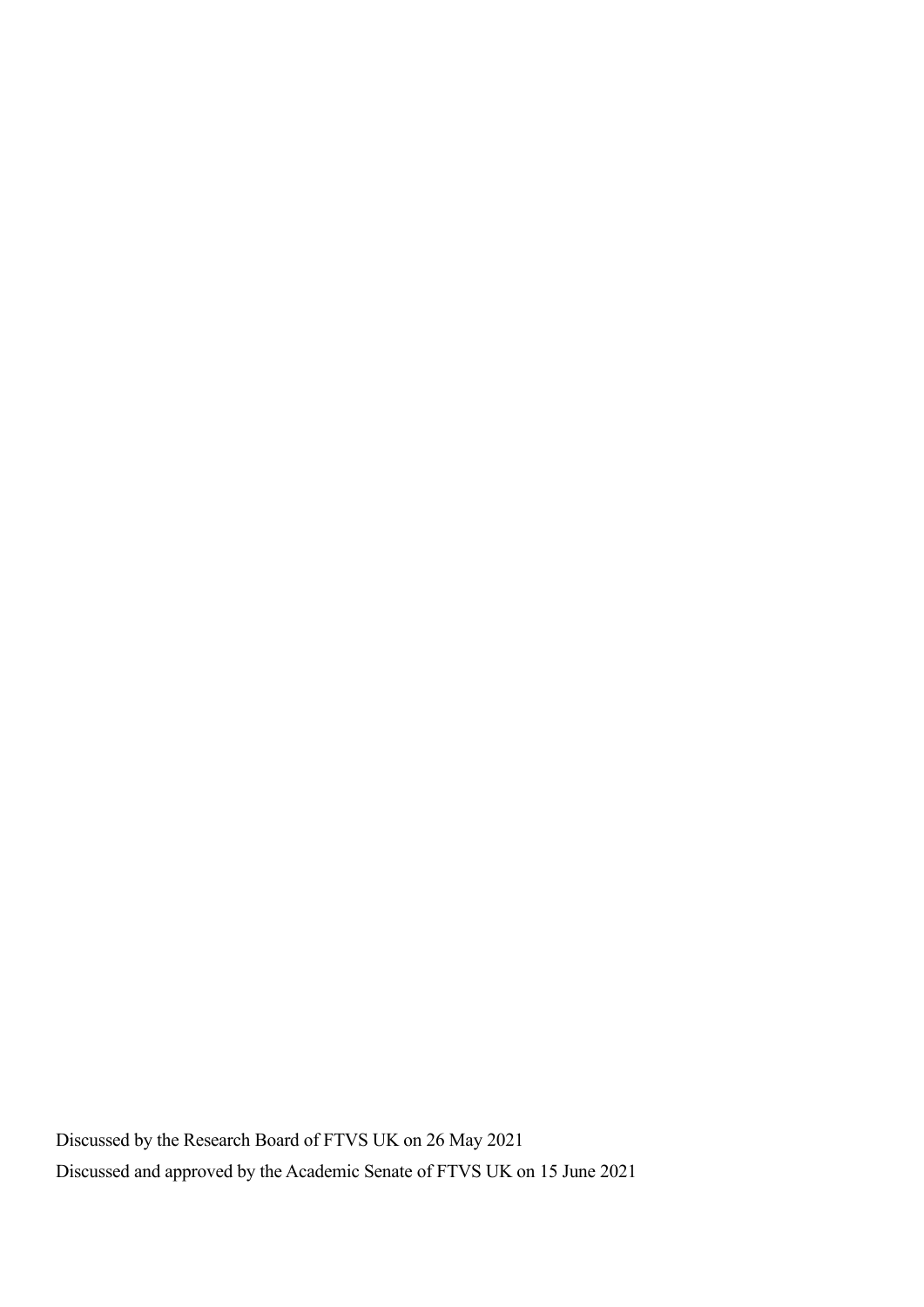# **Strategic Plan of the Faculty of Physical Education and Sport of Charles University for the period 2021–2025**

#### **Preambule**

The Faculty of Physical Education and Sport (FTVS UK) is an integral part of Charles University. The Faculty of Physical Education and Sport and the people who act on its behalf consider it a matter of vital importance to espouse the traditions and legacy of our predecessors, as well as create conditions for development and its sustainability in all areas of the faculty's activities. The key principles for fulfilling the mission of the faculty, as a constituent part of Charles University, are academic freedom, critical thinking, the quality and mutual interconnectedness of educational and research activities, the development and support of internationalization, ethical principles of scientific and pedagogical work, and the opening up of socially relevant topics, particularly in areas closely related to the mission and focus of the faculty.

In line with the long-term plan of Charles University, the faculty must focus on human resources, because , the best people make the best university". The faculty is a community of people; it is a multidisciplinary workplace. Essential factors in the development of the faculty are the development of human resources and mutual cooperation between people and workplaces within the faculty and the University, as well as with other research, educational and professional institutions.

Multidisciplinarity, in the form of implemented study programmes, is also anticipated in the field of science and research. The development of the scientific disciplines cultivated at the faculty, the emphasis on excellence in science and the practical use of research, scientific and development activities, and the interconnection of research activities with educational activities are crucial because: "Competitive research is of benefit to society". In the coming period, it will be necessary to find and develop key research topics that will, in accordance with the faculty's mission, help to give it a clear identity and contribute to its recognition internationally. We anticipate the wider involvement of members of the academic community in the active search for and tackling of research topics and the transfer of findings into education. It will be necessary to ensure a broader connection with the professional sphere and professional organizations and to achieve a more efficient use of the research, educational and infrastructural resources of the faculty. Excellence in research and in the results of educational activities in this regard can also be perceived as a tool for increasing the interest of gifted, talented and motivated students, employees, and members of academia.

Our mission in the field of education is to educate professionals working in the field of sports, physical activities and other professions, who following graduation have mastered the professional knowledge, skills and managerial abilities that allow them to fulfil their potential on the labour market in the Czech Republic or abroad. In the field of education, attention must be paid not only to education itself, but also to the new requirements of society, and this must be continuously projected into changes in implemented study programmes in order to maintain their high quality and the viability of graduates on the labour market. A concurrent task is to provide such an education as allows graduates of FTVS UK will be able to orient themselves in the rapid development of postmodern society and be prepared for the changes that await them in their future professional and civil life. Through this, the Faculty of Physical Education and Sport wants to contribute to ensuring that education continues to be a lasting, and the most beneficial, value of society; one that contributes to maintaining humanism, democracy and freedom.

Amongst the key conditions for the development, increasing competitiveness and sustainable development of the faculty are internationalization, cooperation and investment in infrastructure development. The faculty will continue to support openness to international students, teachers, researchers, the acceptance of new ideas, and the tackling of both research and other issues. Students, academic staff and employees should constantly strive for and make the most of the opportunities offered by international cooperation and become involved in international scientific and pedagogical activities. The fundamental vision of the faculty is to build a strong brand as an independent institution with clearly profiled research topics that have a clear link to implemented study programmes and that are able to respond to external working conditions, new challenges in the field of knowledge development and stimuli provided by professional organizations. The faculty will continue to support lifelong learning and contract research as one of the forms of close cooperation with professional organizations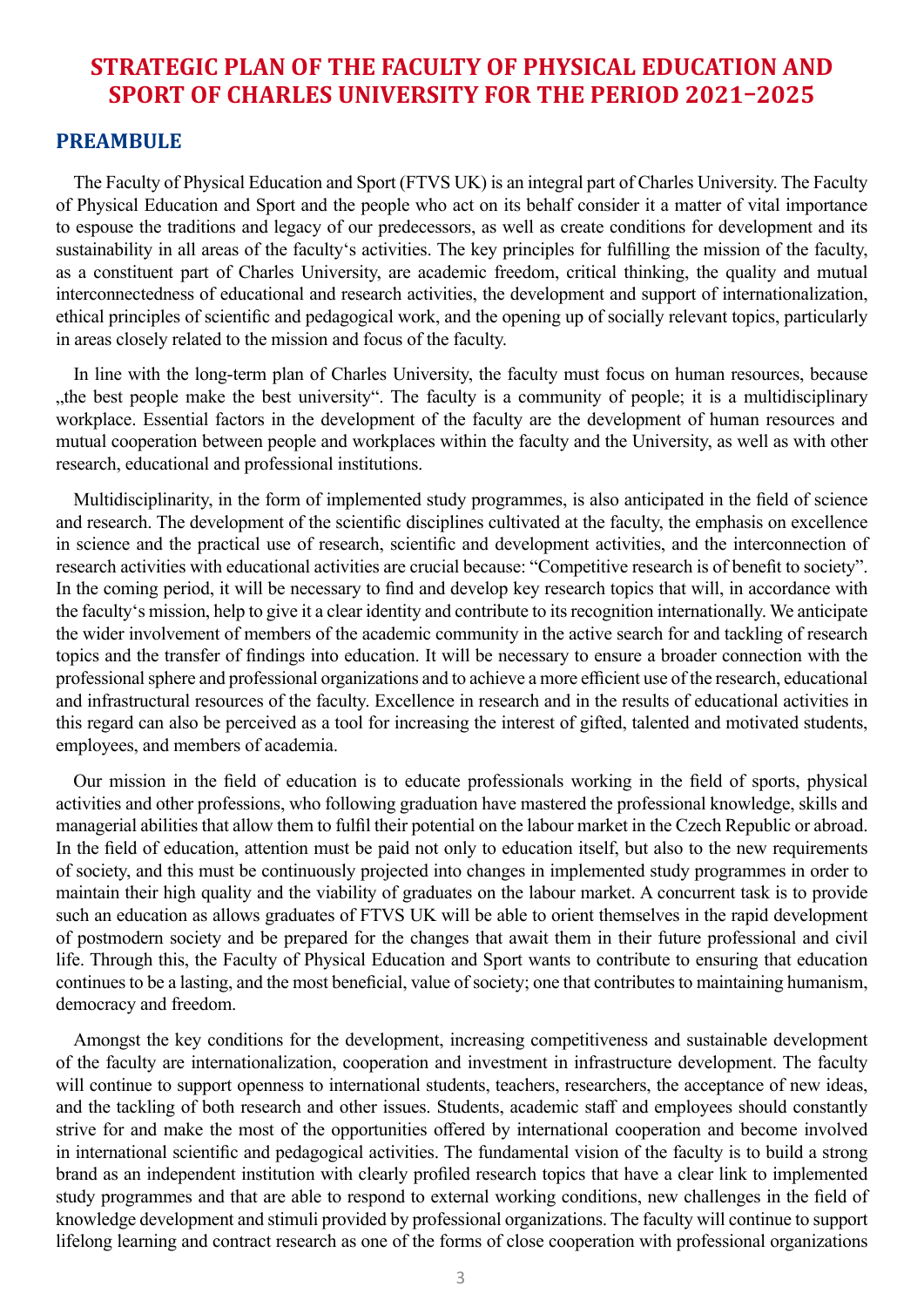and the wider involvement of experts from the professional sphere in educational and research activities and the transfer and application of knowledge and technology.

An important part of fulfilling the fundamental vision of the faculty is investment in the development of faculty infrastructure, IT technologies, transformation of human resources policy and other development assets in the areas of marketing, as well as in the faculty's main and subsidiary activities. We will continuously strive for the renewal and innovation of teaching and research infrastructure, with the goal of becoming a modern institution that meets the requirements of the modern world while respecting the principles of sustainable development, equal treatment, transparency and responsible procurement and innovation. We will invest with the goal of improving conditions for academic staff, encouraging high-quality output by all members of staff, and creating an attractive and motivating environment that not only encourages performance, but provides sufficient opportunities for all members of the academic community to meet, discuss and relax.

In connection with the massive use of IT technologies in both education and research, we consider it important to continue innovation, create user-friendly environments, as well as increase the quality of support for distance learning, the digitalization of selected areas, data sharing, wider use of modern communication technologies, etc. Increasing the use of modern technologies will necessitate the training of members of staff, including training in security risks.

The starting point for the long-term development of the faculty are people who perform their duties and influence the direction taken by the faculty. The basic prerequisite for this is therefore the acceptance of the vision for the development of the faculty and a joint effort to fulfil the submitted plans with the contribution of all members of faculty staff.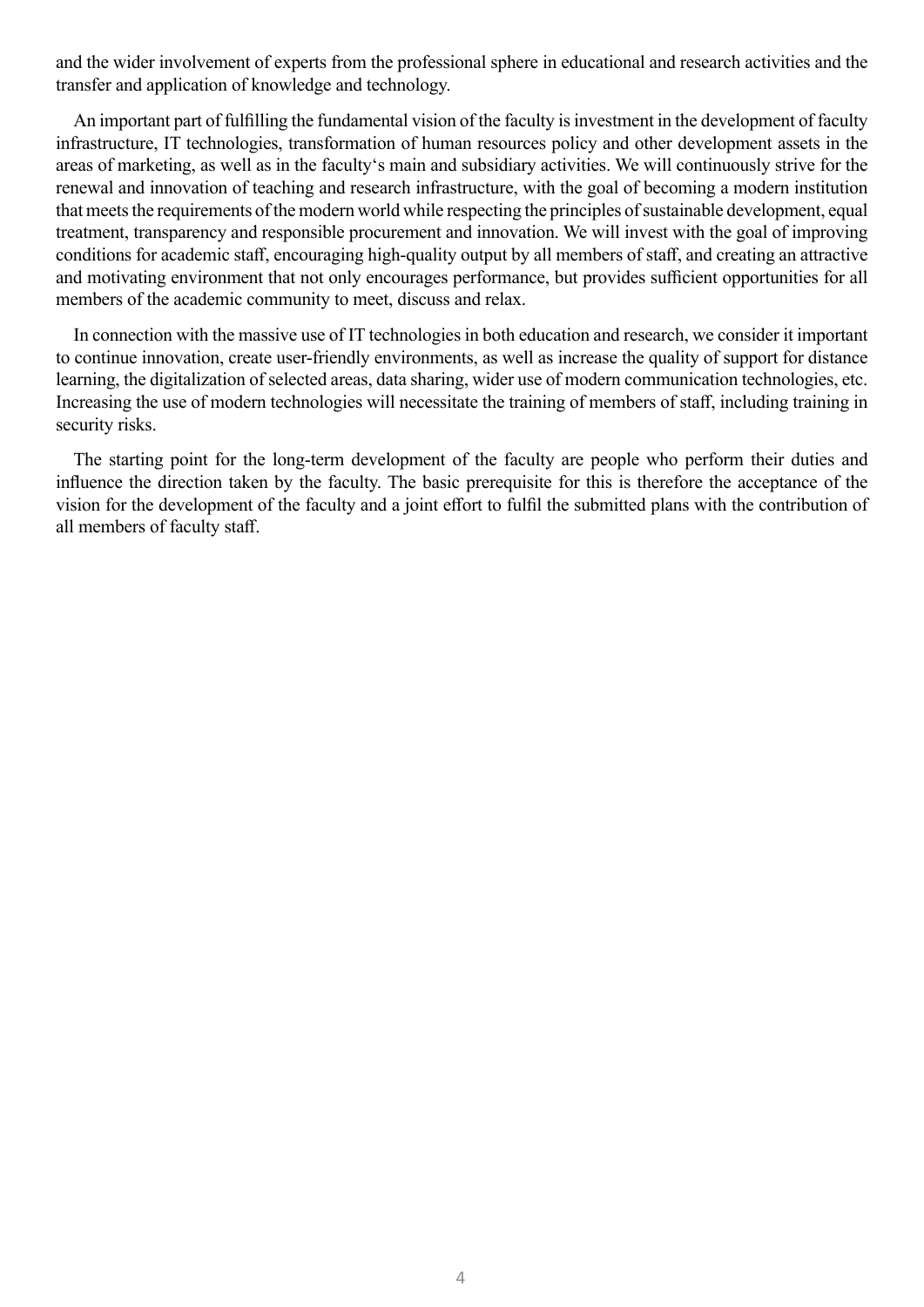#### **1. TEACHING AND EDUCATION**

The Faculty of Physical Education and Sport is an integral part of Charles University. Together, we strive to ensure that the implemented study programmes in all forms of education are the first choice for applicants. In the previous period, we successfully transformed the conditions for carrying out educational activities in the context of institutional accreditation and the transition to study programmes. We have gone through the difficult process of preparing and submitting applications for course accreditation. In the coming period, we must focus on the evaluation of implemented study programmes and introduce changes that reflect the current needs of the labour market. The goal of the evaluation of study programmes is to calibrate the educational process such that students and graduates are able to orient themselves in postmodern society and are able to adequately respond to changes in society and conditions associated with the performance of their profession. Orientation to the quality of study programmes in undergraduate, doctoral education and lifelong learning courses, the introduction of modern forms and individualization of teaching, cooperation, and the linking of the results of research activities and education and internationalization are key elements of future development.

#### **Priorities and goals**

- Support the quality and development of implemented undergraduate and doctoral study programmes in all forms of education with regard to the innovations introduced in education and the employability of graduates on the labour market.
- Create a comprehensive system of support for students and their active involvement in academic life.
- Reduce the proportion of students who fail to graduate and students whose study period last longer than the standard study period.
- Develop and strengthen the importance of various forms of lifelong learning courses offered to various target groups from the general public.
- Focus on increasing the possibility of permeability between lifelong learning courses offered and study programmes.
- Strengthen the involvement of professionals and their permeability in education through lifelong learning courses and study programmes.
- Support the use of modern educational forms and the innovation of methods and forms of teaching that contribute to the active role of students in education and the employment of graduates.
- Increase the share of distance forms of teaching and the use of modern technologies in education in all fulltime, combined and lifelong learning study programmes.
- Support the training of academic, research and other staff involved in education in order to increase their competencies in the use of modern technologies and their implementation in flexible forms of education.
- Increase interest in and the promotion of implemented study programmes.
- Increase the number of international students.
- Strengthen academic and research integrity and the development of key competencies.

- Quality evaluation and optimization of implemented study programmes through regular evaluation.
- Development and supporting of the quality evaluation of educational activities through student feedback and reflection on the content and quality of education.
- Support for mentoring activities by students and academics.
- Greater scope for recognizing previous educational results and education achieved through lifelong learning courses.
- Continuous revision and innovation of the offer of lifelong learning courses, reflection on the current needs of the labour market, innovation of study programmes and the traditional position of the faculty in training professionals in sports and leisure activities for a wide range of target groups, including the University of the Third Age.
- Creation of facilities (material, technical and methodological) for the creation of electronic study aids and their sharing for students of the faculty.
- Supporting the bilingual environment within implemented study programmes and linking Czech- and English-language study programmes.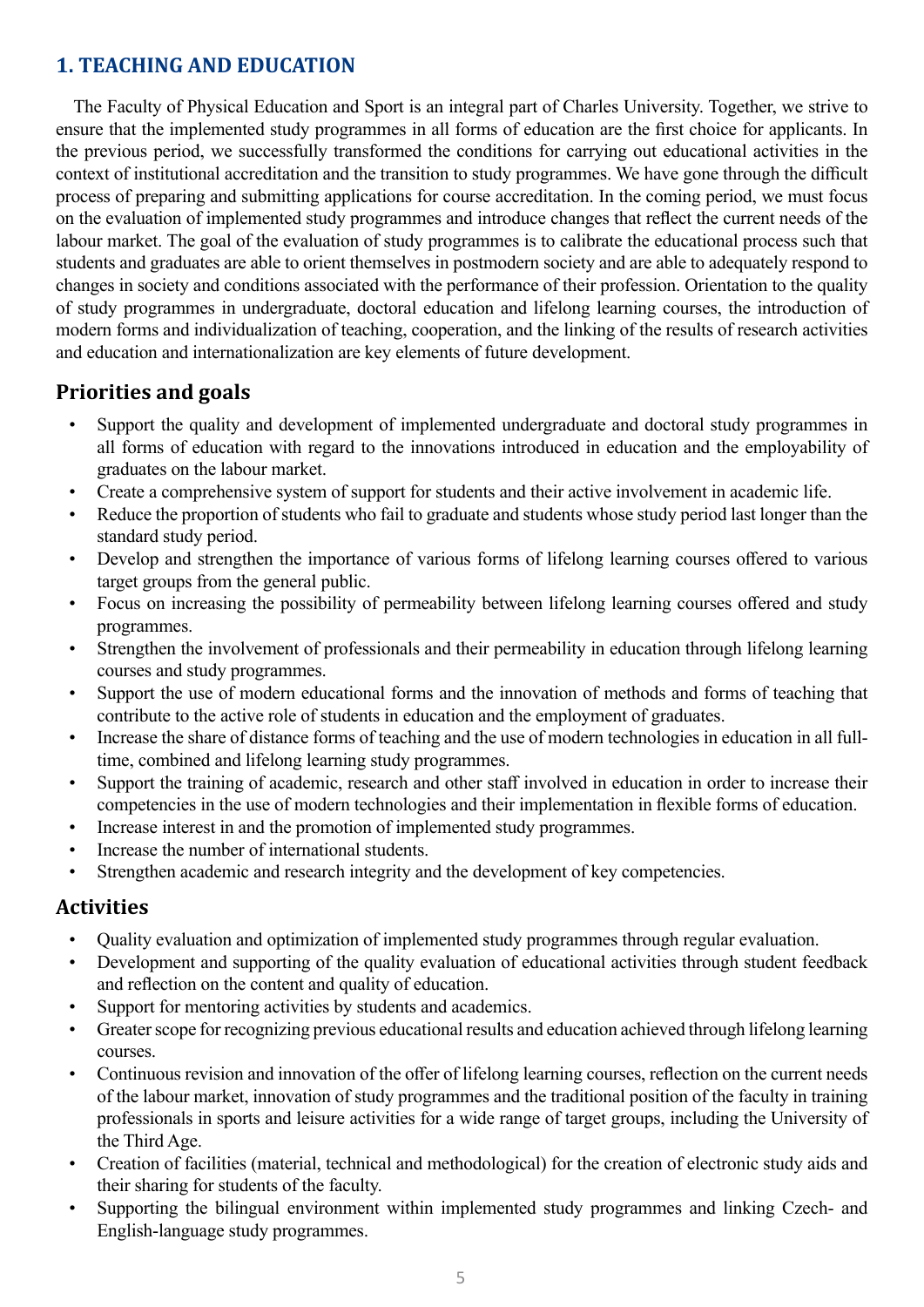- Creation of a comprehensive system of student support provided by both academics and students, and the recruitment of gifted students.
- Continuous evaluation and adjustment of the content and form of the admission procedure for individual study programmes.
- Support for implemented Joint and Multi Degree study programmes.
- Continuous support and creation of conditions for further education of academic and research staff (seminars, workshops), including other forms of non-formal education and the development of key competencies and active involvement in university-wide activities in this area.
- Increasing the interest of motivated and gifted students in implemented doctoral study programmes and creation of conditions for their support.

- High-quality evaluation system for study programmes.
- Number of study aids created for use in flexible forms of education.
- Proportion of students across all study programmes who complete their studies within the regular period of study.
- Ratio between the number of applicants and the number accepted for study; ratio between the number of students admitted and enrolled; ratio between the number of enrolled students and graduates.
- Number and proportion of lifelong learning and vocational training courses offered; number of participants in lifelong learning courses.
- Number of courses in place for the lifelong learning of teaching staff and other people working in the professions.
- Proportion of professionals involved in tuition.
- Ratio of students in individual types of study programmes.
- Ratio of international and domestic students in undergraduate and doctoral study programmes.
- Number of study programmes in which innovations are introduced based on the results of quality evaluation and cooperation with the commercial sphere.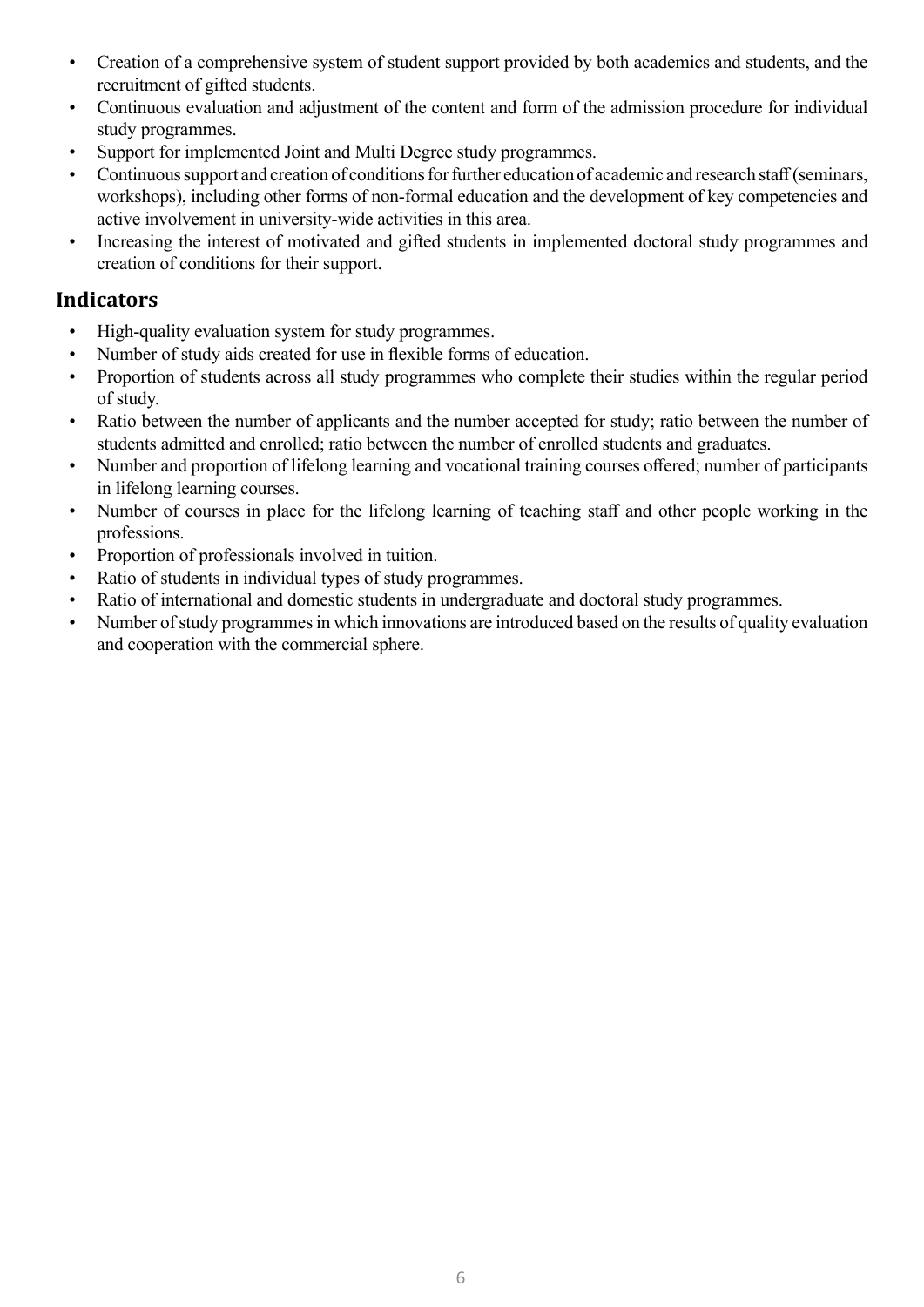#### **2. SCIENCE AND RESEARCH**

In the upcoming period, FTVS UK must clearly profile itself as an institution through defined activities in the education, research and society, both at university level and nationwide. The main goals of the research activity of FTVS UK for the upcoming period include the identification of key topics through the natural monitoring of the creation of relevant indicators of research activity, as well as a capacity for conceptual and long-term stable solutions. It is necessary to ensure a broader connection with professional organizations and associations and to achieve a more effective absorption of requirements for the formulation of relevant research topics and to centralize and conceptually prioritize thematic areas within research activities, while preserving academic freedoms, but also to ensure the development of research infrastructure. Within the framework of internationalization, the goal of these efforts will be to involve FTVS UK in a consortium research project of subject workplaces abroad and to significantly increase the internationalization of doctoral studies, and research activity as a whole. A key step with respect to human resources will be to develop a codex for career advancement and motivational tools, as well as to introduce innovation in the established robust system for the evaluation of research activity, as required.

#### **Priorities and goals**

- Identify key topics with the potential for excellent results and long-term development; build and develop strong research teams.
- Create conditions for the support of research cooperation within the faculty and University and in cooperation with the commercial sphere.
- Focus on the wider involvement of undergraduate and doctoral students in scientific and research activities, increase the success rate of students in research funding programmes of the Grant Agency of Charles University and in other projects to support science and research.
- Seek out opportunities for the implementation of contract research with regard to the application of outputs in the evaluation system for scientific and research institutions with regard to their social relevance and the application of outputs in the commercial sphere.
- Strengthen research cooperation with professional organizations and associations in the field of sport.
- Support the creation of interdisciplinary, interfaculty and international research teams, and thus the acquisition of excellent researchers from the Czech Republic and abroad.
- Increase the share of the faculty in institutional programmes for the development of scholarship and research areas of Charles University.
- Continue to develop the multidisciplinary orientation of the scientific and research activities of the faculty and create conditions for the sharing of both data and outputs.
- Strengthen the excellence of bibliometrizable and non-bibliometrizable outputs of scientific and research activities.
- Focus on obtaining grant support from national programmes (GA CR, TA CR), operational programmes, Horizon Europe and other national and international sources.
- Engage in cooperation within international consortia.
- Support the development of scientific and research infrastructure and instrumentation, including increasing the efficiency of its use.
- Further develop the internal evaluation system the results of research activity and continuously implement the recommendations made in the international evaluation of research work.

- Establish rules for the effective sharing and use of research infrastructure and equipment, including principles for the participation of staff involved in the results of scientific and research activities.
- Support for scientists and researchers through the administrative and information activities of the project department.
- Continuous evaluation of the research output of employees, workplaces, research teams and the relevance of the outputs of research and publishing activities.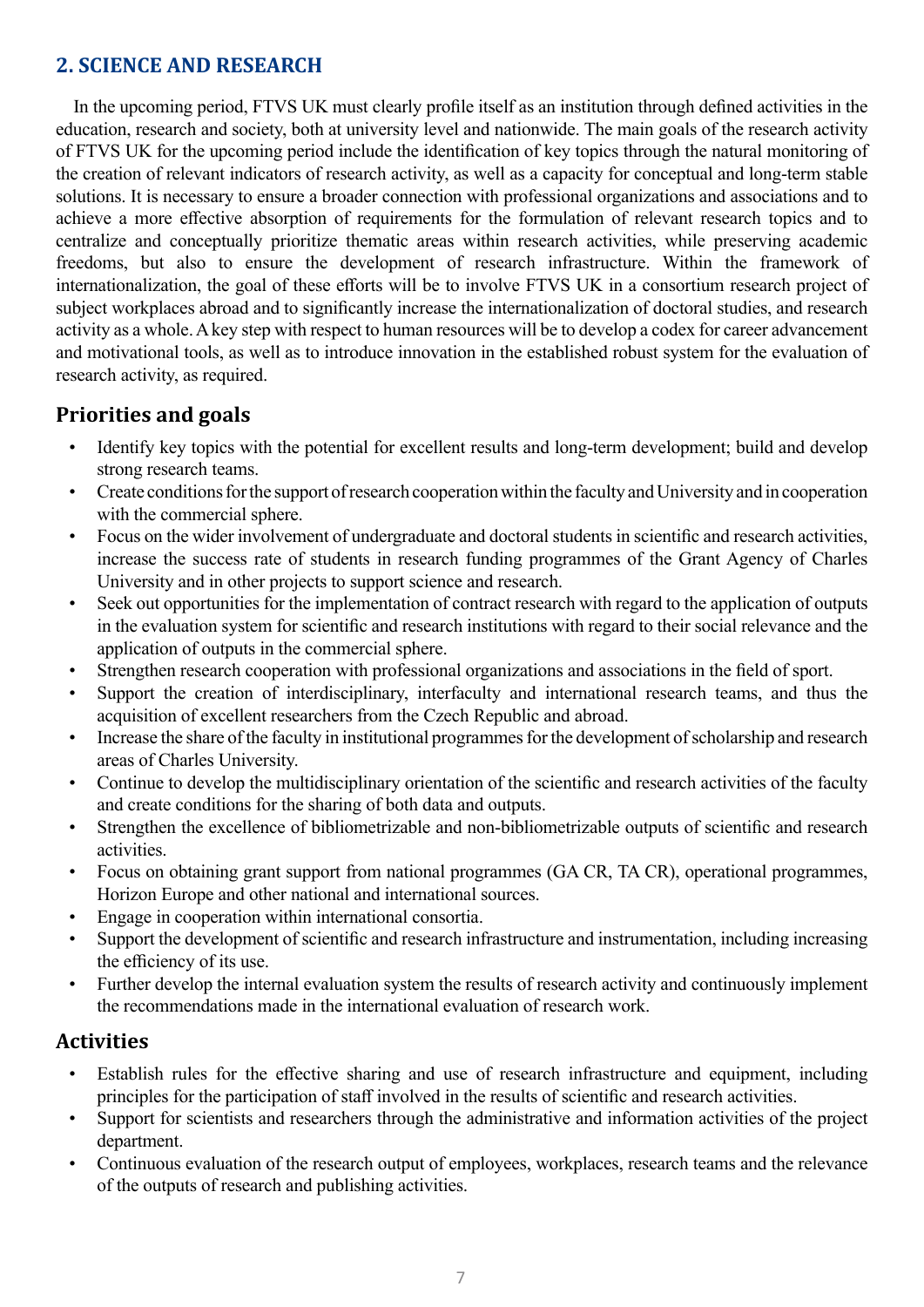- Support for the acquisition of promising and top researchers (from both the Czech Republic and abroad) in order to strengthen and develop the quality of the faculty's research output.
- Preparation and implementation of educational and discussion activities in order to strengthen the key competencies necessary for scientific and research work.
- Creation of a research portal for FTVS UK as part of the existing website in English.

- Number of grant projects obtained.
- Number of relevant outputs of scientific and research activities.
- Total volume of contract research.
- Number of significant research awards won by academic and research staff.
- Number of awards won for extraordinary results of research activity.
- Ratio of Czech and international researchers.
- Improved position in the quality ranking of sports faculties across the world.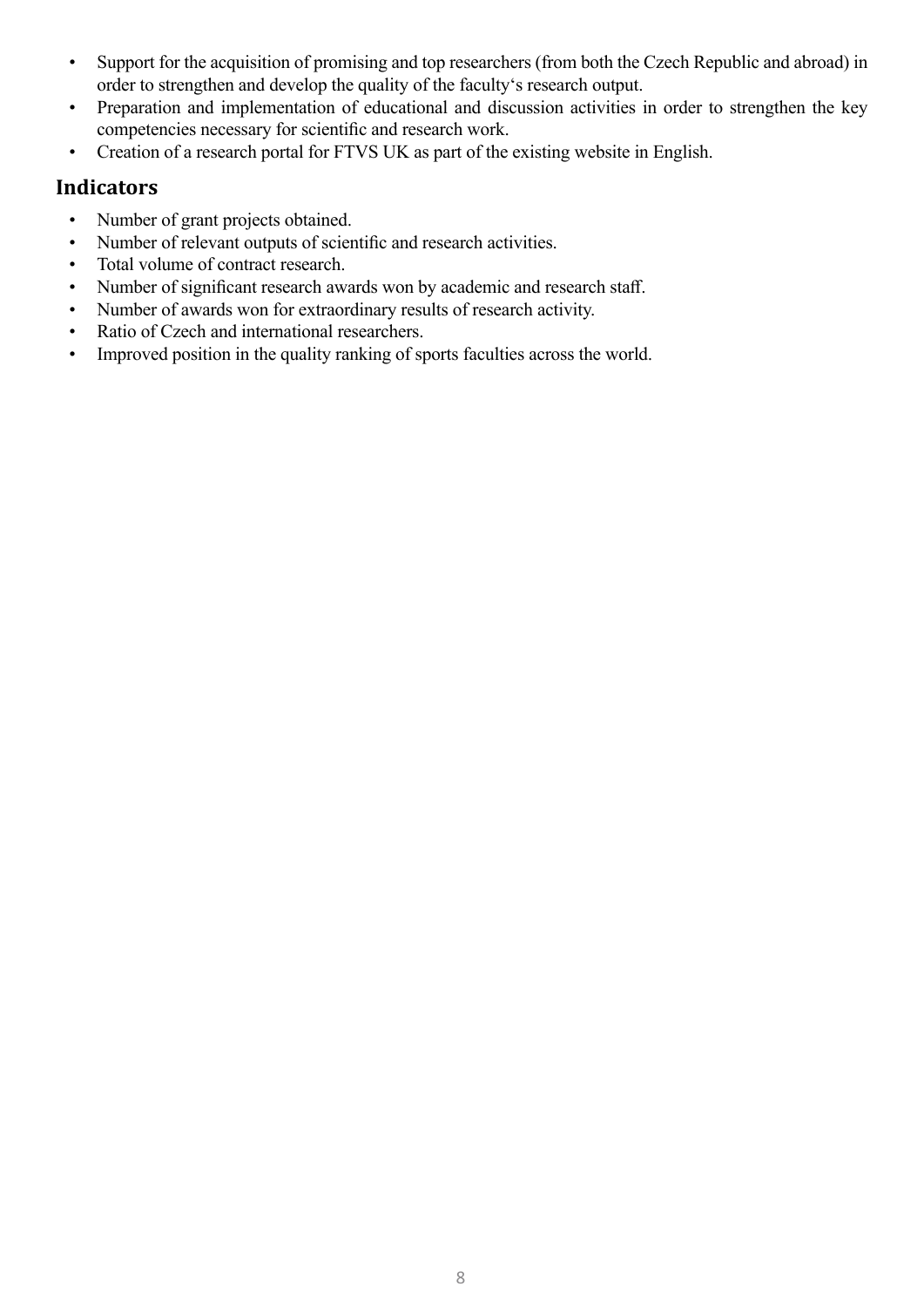#### **3. INTERNATIONALIZATION, EXTERNAL RELATIONS AND COMMUNICATION**

Internationalization intersects to varying degrees with all areas of activity and all priorities of the strategic plan as one of the important tools for improving the quality of all faculty activities. The strategy in this area is in line with the Internationalization Strategy for Higher Education for the period starting in 2021, and in the coming period it will continue to focus on expanding international cooperation, strengthening and stabilizing relations with partner institutions, the further internationalization of study programmes and consolidation of the strategic management of internationalization so that the faculty becomes a fully international institution.

The basic goal of the communication strategy is to support the faculty's overall strategy to create a unified communication channel with regard to the needs of target groups and the faculty's vision and goals.

In the coming period, emphasis will be placed on further strengthening the strategy of open relations and effective communication with the academic sphere and the public, i.e. the implementation of the faculty's strategy for communication with both professionals and the general public, applicants, students, and graduates. Key elements of this will include the development of relationships with important partners and the media, effective communication within the University, and the implementation of a number of specific marketing events and activities.

#### **Priorities and goals**

- Support the faculty staff mobilities, which cannot be financed from the resources of the Mobility Fund, the Erasmus+ programme and others, through other programmes which enable co-financing these mobilities.
- Focus on developing cooperation with existing partners and on finding new partners in order to develop cooperation in the areas of education, research and knowledge and technology transfer.
- Create adequate facilities for the admission of international students and staff.
- Deepen cooperation with strategic partners of CU and FTVS UK, as well as actively seek out new partners.
- Create conditions for the introduction and use of new forms of mobility (blended mobility and virtual mobility).
- Strengthen the cooperation of faculties within the University with other universities, with public institutions and with other national professional, research and specialist institutions.
- Develop the use of modern forms of communication and promotion of the faculty, including the results of scientific and research activities, knowledge transfer and the results of cooperation with partners.
- Create a functional internal communication and document sharing system.
- Collaborate with the commercial sphere and develop cooperation with graduates.
- Create conditions for the stable development of the University's third role.

- Creation of continuous and systematic support that focuses on increasing the number of faculty staff members and students sent on external study trips, and the number received from outside.
- Development of cooperation with existing partners and active search for new partners from the professional, educational and research spheres.
- Enhancing the readiness of international students for study and orientation of incoming students and academic, research and other staff in implemented study programmes and the Czech environment.
- Updating the range of study programmes and creating conditions for the permeability of implemented study programmes for students coming from abroad.
- Needs analysis of internal communication and the circulation of electronic documents.
- Building of a synergistic communication network and preparing conditions for wider involvement of students, staff and partners in communication with the public and promotion of the results of mutual cooperation.
- Development of cooperation with graduates (Alumni Club).
- Implementation of relevant results of the development of cooperation, internationalization and promotion into the regular evaluation of academic and other staff.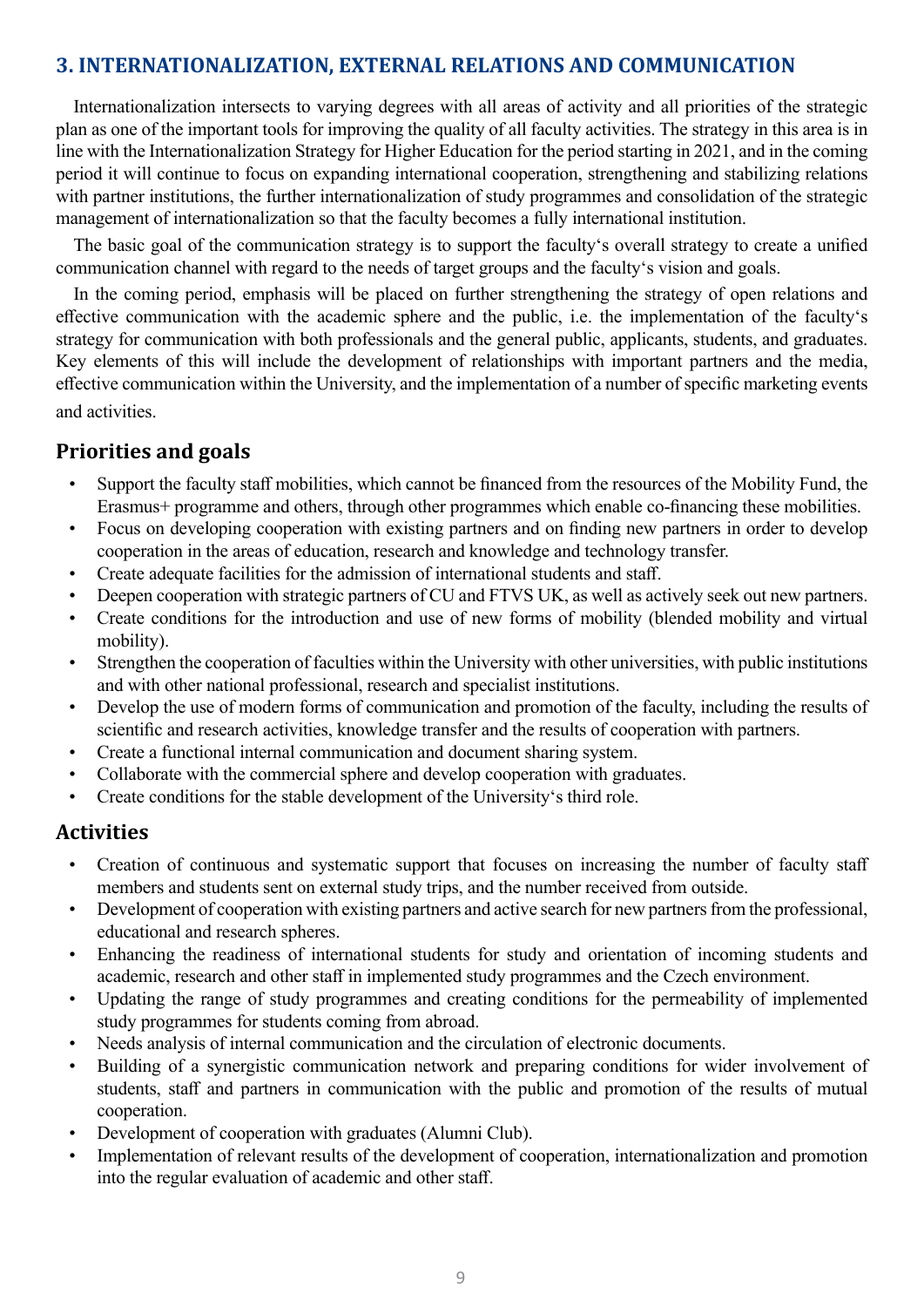- Number of incoming and outgoing employees and students.
- Number of international students.
- Number of partnership and membership agreements concluded within relevant international professional organizations.
- Number of visiting professors and senior researchers.
- Number of international staff member assisted through support services for international staff members (Welcome Centre activities).
- Number of actively involved international students receiving support through the Body programme.
- Number of media outputs, number of active users of social networks.
- Number of active alumni members.
- Functional intranet and environment for sharing multimedia files usable in promoting the results of the faculty's educational and research activities and strengthening the third role.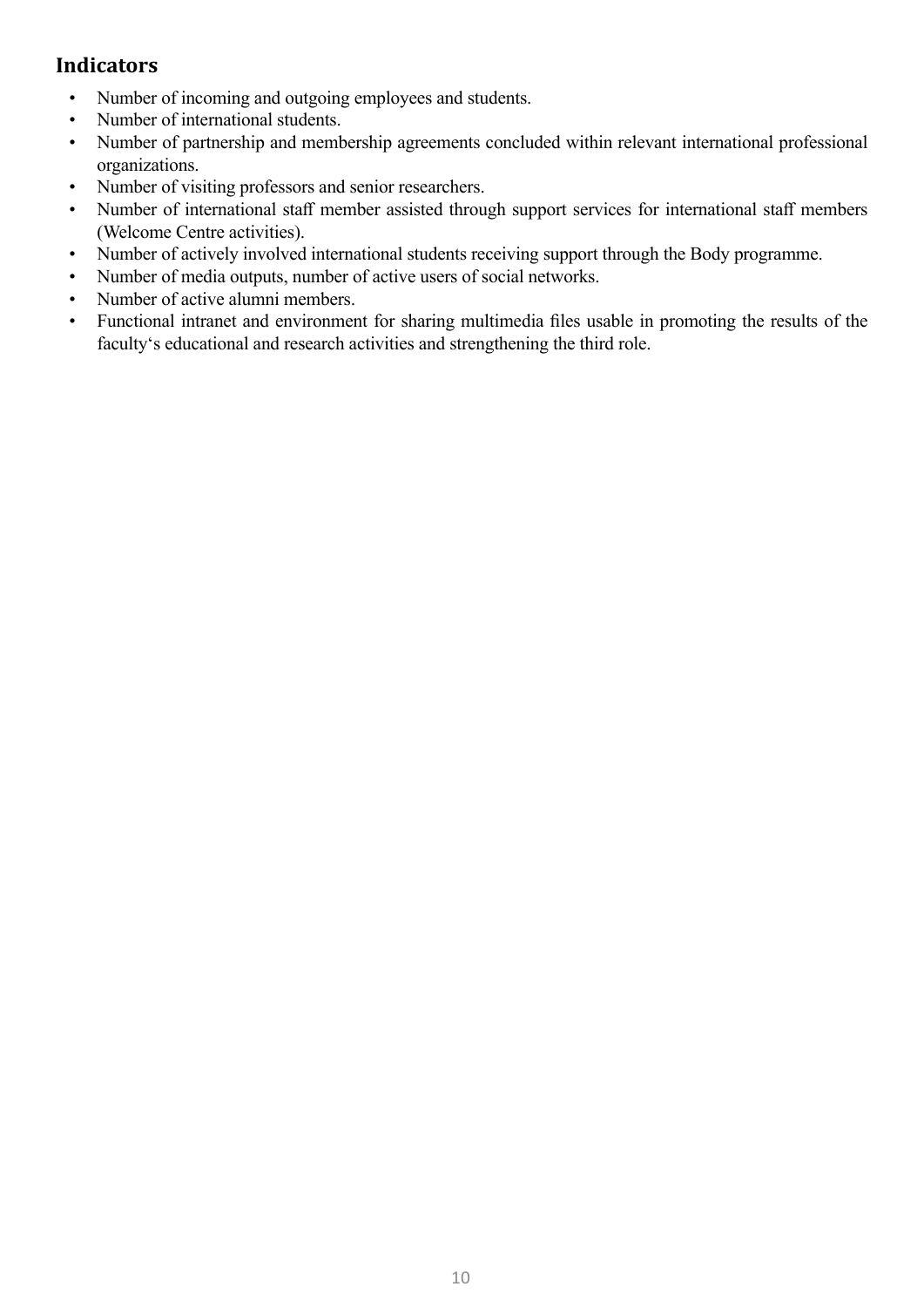#### **4. INTERNAL AFFAIRS AND HR POLICY**

The basis and bearers of performance, identification of the faculty, and the recognition of educational results and research activities by both the professional and general public, are people. Requirements for quality and the recognition of pedagogical and research activities are constantly growing and are reflected in the increased workload of staff members. Fulfilling expectations for success and recognition places increased demands on the training and personal and professional development of members of staff. There is an increased need to diversify the roles of all faculty employees and their mutual cooperation in the form of effective interconnection at the level of not only workplaces, but especially across the faculty and University, as well as internationally. The dynamics of the relationship between performance and quality in educational and research activities, their interconnection, knowledge and technology transfer, the development of new technologies, and internationalization increases the demands on employee flexibility, professional overlap and the ability to cooperate effectively. The faculty includes not only staff, but also students. Their involvement in the internal events and presentation of the faculty is an important element of our development. We will continue to support and create conditions for the education of all students, and students with special needs. Attention must be paid not only to the education and involvement of undergraduate and doctoral students in science and research, but also to the creation of conditions for their personal development and encouraging them to maintain a lasting relationship with the faculty. The aim of activities in the field of internal affairs and HR policy is to create a stable body of academic, research and technical and economic staff based on the principles of openness, mutual cooperation, the encouraging of mutual discussion, and the creation of conditions for equal opportunities and performance appraisal.

## **Priorities and goals**

- Support the sense of community between students, employees and graduates of FTVS UK and to develop social life at FTVS UK.
- Support, both internally and externally, the principles enshrined in our Statutes and the Code of Ethics of Charles University, and in particular academic freedom, critical thinking, the right to education, the quality and interconnectedness of educational and research activities, international cooperation, ethical principles of research and pedagogical work, and the open discussion of socially relevant topics especially in areas closely related to the mission and focus of the faculty.
- Develop a system of employee benefits to support employee motivation and the recruitment of qualified employees.
- Support a bilingual environment.
- Continuously develop workplaces that provide relevant support activities necessary for the sustainable development of educational, research and other activities of the faculty.
- Put conditions in place for the implementation of changes in CU's human resources policy, concerning in particular the diversification of the workload of employees and career rules.
- Create conditions for the fulfilment of the principles of equal opportunities in connection with the priorities stated in the Strategic Plan of Charles University.
- Reduce administrative burdens and the electronization of selected agendas.
- Continuously develop an internal evaluation system for academic, research and other staff who are involved in educational and research activities.

- Implementation of social, sports and other events with the participation of students and staff.
- Strengthening the conditions of academic self-governance, fulfilling our statutes and increasing the responsibility of all members of the academic community for promoting the good name of the faculty.
- Ongoing review and active search for new partners for innovation in employee benefits.
- Gradual involvement of information technologies in administrative activities and internal self-governance.
- Creating and ensuring the sustainability of a functional platform for the circulation of electronic documents.
- Modernization of the human resources management and its functional connection with other information systems and databases used at FTVS UK (e.g. study information system, WhoIS database).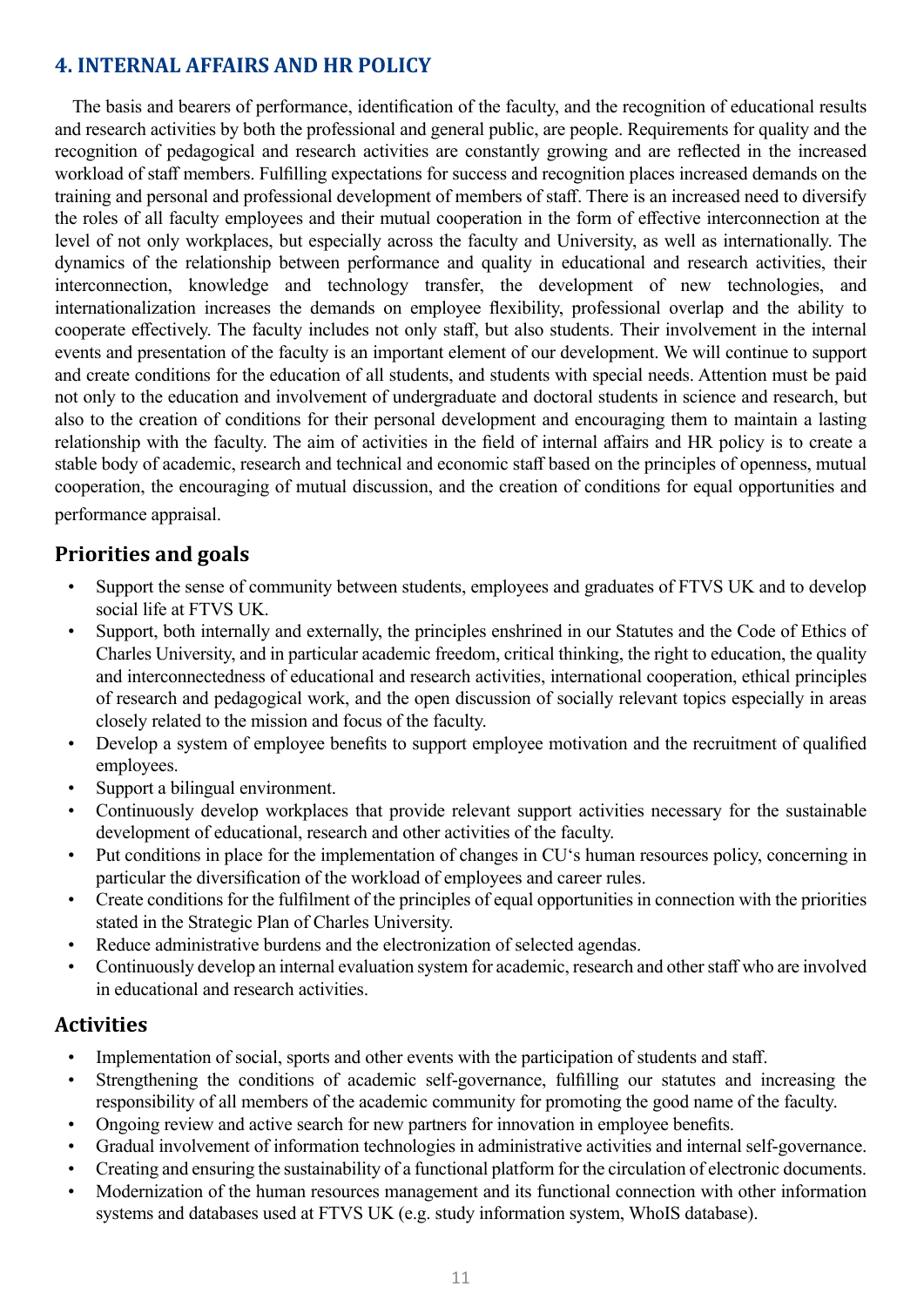- Development of measures leading to the effective replenishment of academic and research staff and other faculty staff, prevention of burnout syndrome, support for the compatibility of professional and personal life, with emphasis on support for parents and staff who are caring for other family members.
- Support for the lifelong and further education of employees within the framework of their personal and professional development.

- Number of organized and supported events.
- Innovative system of employee benefits
- Number of employees from the commercial sphere.
- Number of employees participating in various forms of educational activities, workshops, seminars and internships.
- Proportion of electronic and shared documents.
- Number of shared jobs and part-time work.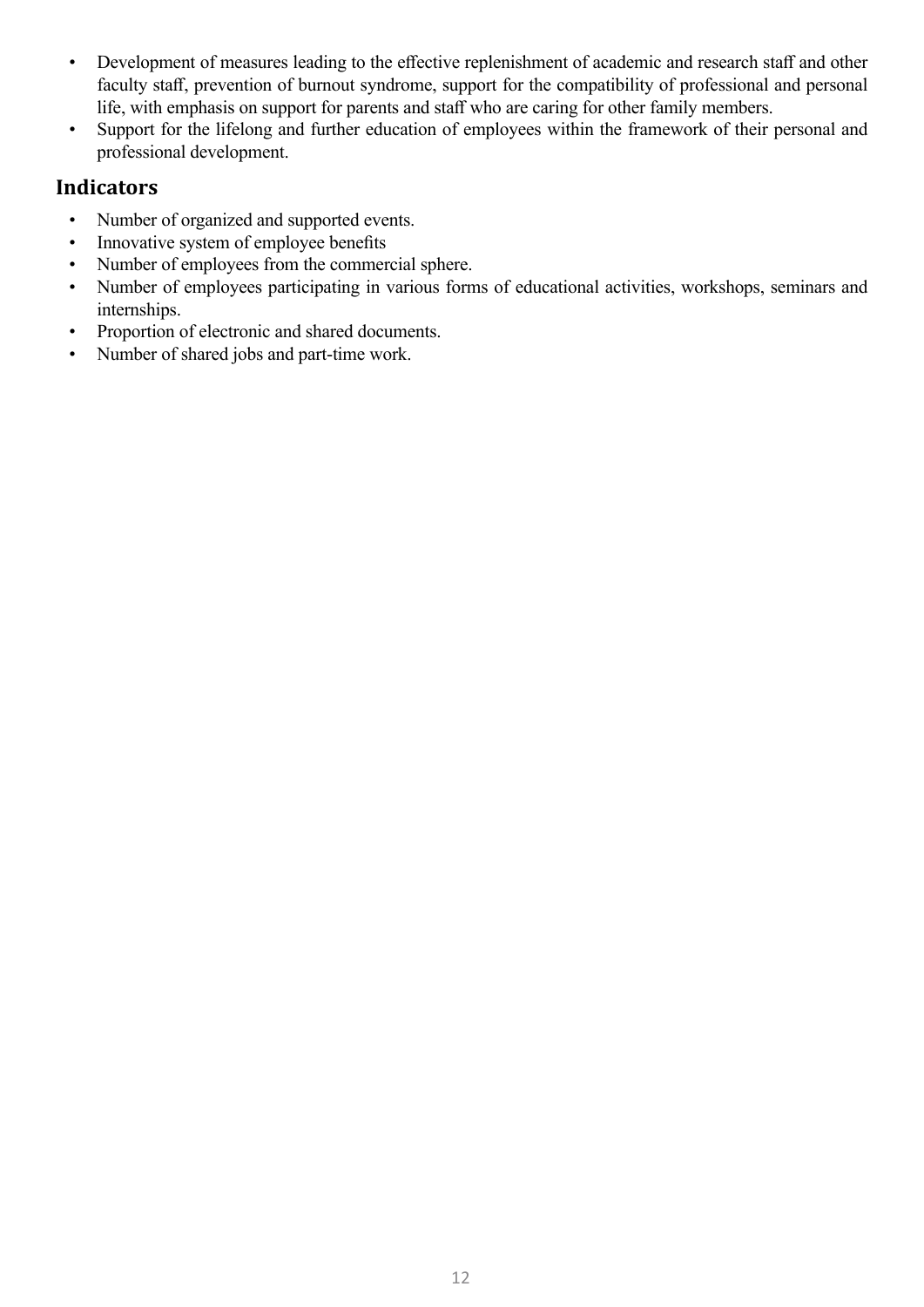#### **5. INNOVATION AND DEVELOPMENT**

The faculty operates an extensive campus in the Veleslavín district, the Central Physical Education Library, a canteen, and administers dormitories, a hostel and other training centres where it provides facilities for educational and scientific activities and additional activities, as well as facilities for leisure and gatherings. Innovation and development affect all areas of our activity and their interconnection is the basis of long-term sustainable development and prosperity. In the previous period, we successfully implemented a number of development projects, through which we managed to cultivate the faculty environment and create conditions for the development of science and research and ensure that adequate conditions are in place for teaching and educational activities. We want to apply the experience gained with the implementation of development projects in the following period and continuously ensure conditions for excellence in research, increasing the quality of educational activities and conditions for other development and additional activities of the faculty. The world today has shown and taught us how effectively and to what extent it is possible to utilize IT technology in relation to our plans. In the following period, it will be necessary to focus on improving the standard of tools and technology that the faculty has at its disposal. Modern infrastructure and instrumentation and the development of new technological solutions and methodologies is a key element of our development. The faculty's priorities include the completion of the construction of an inflatable indoor sports facility, reconstruction of NP block B (Centre for Health and Physical Education for Students with Special Needs), the renovation of classrooms and lecture halls, the installation of insulation and renovation of the facade of buildings in the Veleslavín campus, the preparation of project documentation and the start of construction of the Veleslavín Campus, the modernization and construction of facilities to protect property, people and health (flood wall in Troja, evacuation routes and PA system) and a number of other investment projects aimed at the maintenance, renewal and modernization of existing infrastructure.

## **Priorities and goals**

- Promote and support the principles of sustainable development and responsible public procurement.
- Continue to build the Veleslavín Campus with the aim of developing the facilities and adequate conditions for fulfilment of the faculty's mission in all areas of its activities. The faculty's priority is to have a modern infrastructure and material, technical facilities and instrumentation that support the minimization of operating and maintenance costs, while at the same time facilitating the continuous development of the faculty and creating appropriate conditions for teaching, science and research, including cooperation with other entities. This also applies to investments in the renewal and maintenance of existing infrastructure and assets.
- Create rules for the use of faculty equipment and cooperation in their maintenance and renewal.
- Create conditions for the effective use of premises in the Veleslavín campus and training centres.
- Develop the faculty's internal information and navigation system.
- Strengthen and further develop technical and material facilities for the wider use of IT technologies in the areas of data sharing, support for the use of flexible forms of education, science and research, and the promotion of faculty activities.
- Continue to participate in national and international development projects and create synergies with the commercial sphere.
- Modernize complementary processes, including trade and services, by introducing electronic tools.

- Continuous development, support of education and technical support for the effective use of IT technologies, computerized areas and platforms used for flexible forms of education, teamwork, data sharing, communication on social networks, personal data protection, security in the digital environment, etc.
- Ongoing review of the use of the Veleslavín campus and training centres and the continuous creation of offers for the use of free capacities for external partners.
- Implementation of construction and renovation of sports, research and educational infrastructure.
- Preparation of strategic investments in the development and maintenance of the faculty infrastructure.
- Implementation of University-wide strategy of sustainable development into the faculty's internal processes in affected areas with respect to primary and ancillary activities.
- Creation of faculty innovation and development strategy.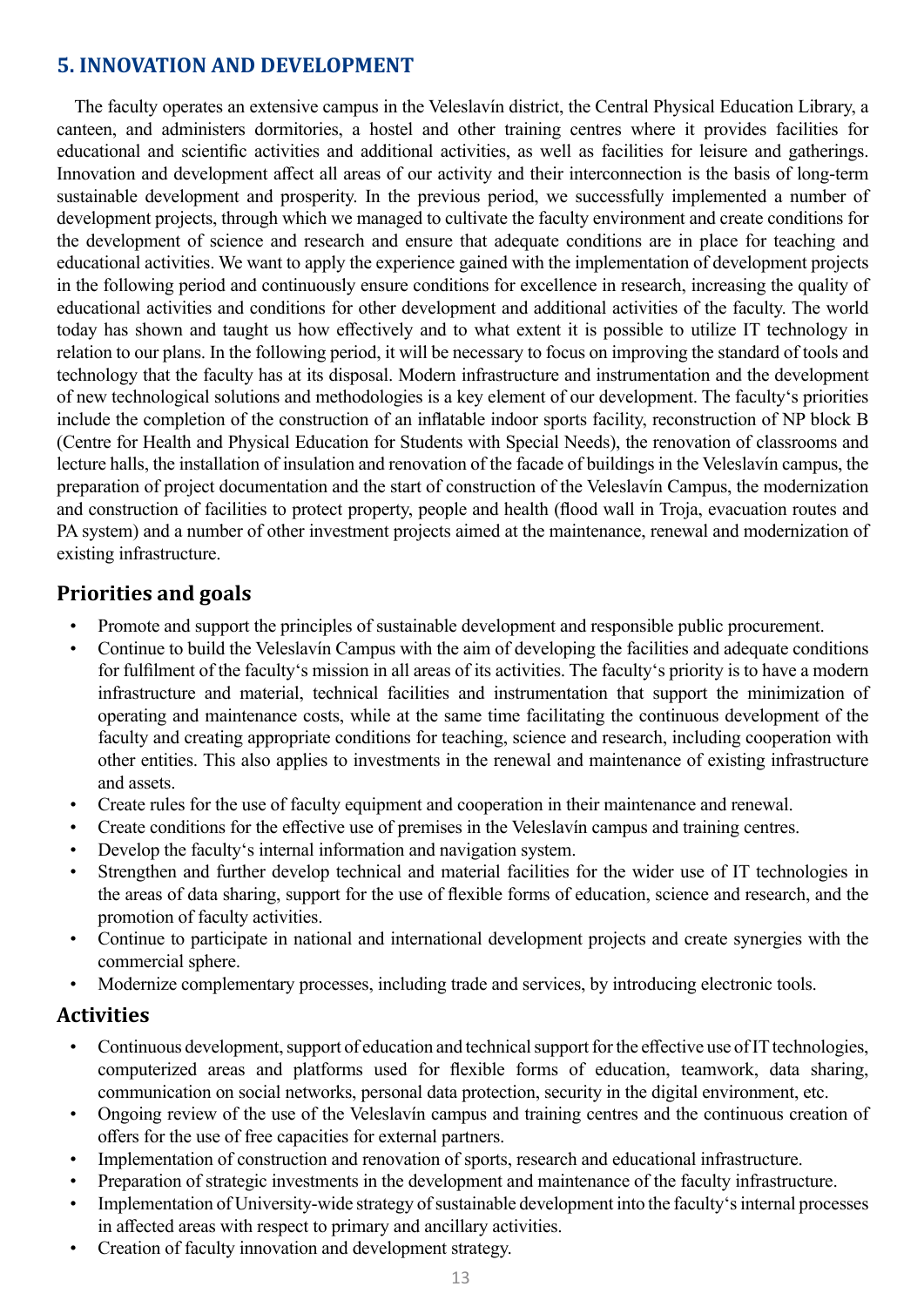- Number of prepared and implemented investment projects.
- Number of implemented measures leading to the fulfilment of the principles of sustainable development.
- Number of implemented measures leading to the introduction of the use of electronic tools, support for the use of flexible forms of education and data sharing.
- Number of implemented measures to increase the promotion and presentation of activities on social networks and other information channels.
- Ratio of submitted and obtained projects.
- Innovative internal faculty navigation system and information system.
- Number of projects implemented to support the principles of sustainable development and rules of responsible procurement.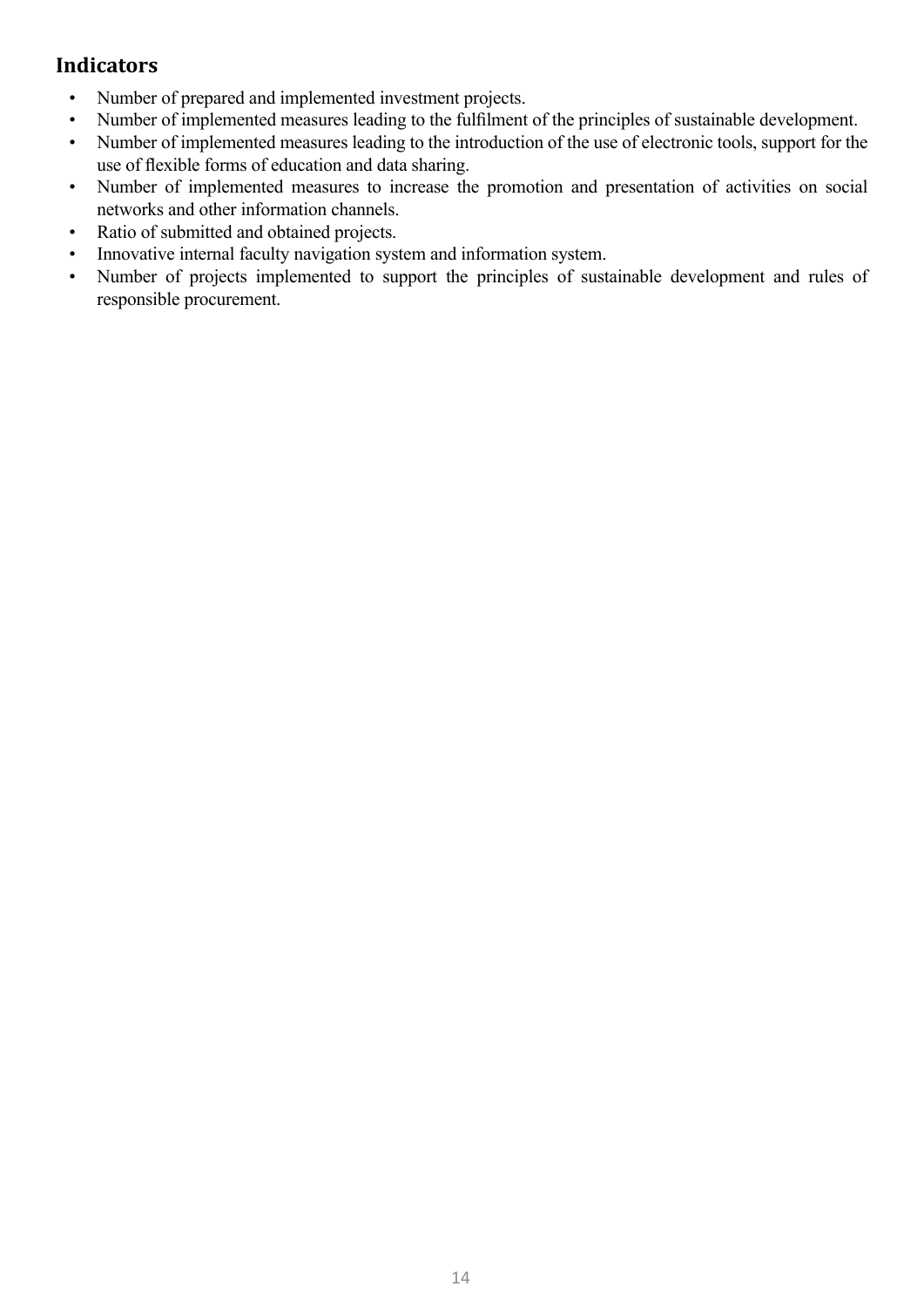#### **6. MANAGEMENT, ECONOMIC AND ANCILLARY ACTIVITIES**

The faculty's economic activities are divided into categories, the mutual interaction of which create an economic whole with an overlap into all areas and activities of the faculty. The categories are economic, operational, investment and projects. Each category is further divided into other organizational units according to specific work activities. Due to the successful fulfilment of strategic goals for the 2014–2020 period, project management and the administration of external financing projects, which in 2021 manages more than 25 projects worth more than 150 million CZK, are important activities. Strategic planning in economic activities is therefore a prerequisite for the successful development of the working environment at the faculty and, above all, the improvement of main and ancillary activities for students and other graduates of courses at FTVS UK. The strategic goals of the faculty management are in accordance with the goals defined in the University's Strategic Plan and are supplemented with specific areas based on the needs of the faculty.

For the period following 2021, the prioritization of economic activities is strongly influenced by the acceleration of the trend of the computerization and digitalization of teaching and communication, both within and outside the faculty. The management and staff of the faculty's economic department will focus on supporting the paradigm shift in the faculty's main and ancillary activities, while at the same time devoting considerable effort to absorbing the increasing demands on administration as a result of legislation so as to maximize the impact on administrative demands on academic staff.

The sound financial management of the faculty has long been closely correlated with the amount of income in ancillary activities, lifelong learning and investment in external financing projects. Unfortunately, the significant loss of income from these sources, which has lasted for more than a year due to the epidemiological situation in the Czech Republic also affects the strategic management of these activities, with the aim of finding new sources and areas of income of the faculty.

The internal funding system is increasingly linked to the specific activities of faculty staff, which fulfil the set goals and activities leading to these goals. The analysis and distribution of resources according to specific performance will be strengthened in the long run in compliance with Charles University's HR policy and strategy, primarily with Priority I of the CU Streategic Plan (The best people make the best university).

The implementation of project steps related to the construction of the Veleslavín Sports Campus is a strategic priority in the development of infrastructure. Thanks to the systematization of preparatory work in individual phases of project preparation, the faculty is proceeding in line with the set schedule. Preparations also include the modernization of the current Veleslavín campus, including in terms of technology, energy and the environment. The future faculty overlap of usability and usefulness for students of other parts of CU, including students with special needs, will also require the cooperation of the faculty with the relevant departments of CU. It will be necessary to co-finance construction work from University resources, as stated in the project budget. The list of significant planned investments in infrastructure for FTVS UK is contained in the CU Strategic Plan.

#### **Priorities and goals**

- Strengthen and stabilize the faculty's financial resources through University-wide contributions and subsidies.
- Search for strategic partnerships in the implementation of contract research and projects.
- Conceptually support and provide sufficient financial resources for the implementation of grants and projects.
- Permanently reduce, or at least maximize administrative burden absorption.
- Computerization, archiving and protection of the internal circulation of documents and data.
- Secure sources of external financing for the modernization of the faculty's infrastructure.
- Optimize internal processes related to the efficient procurement of goods and services.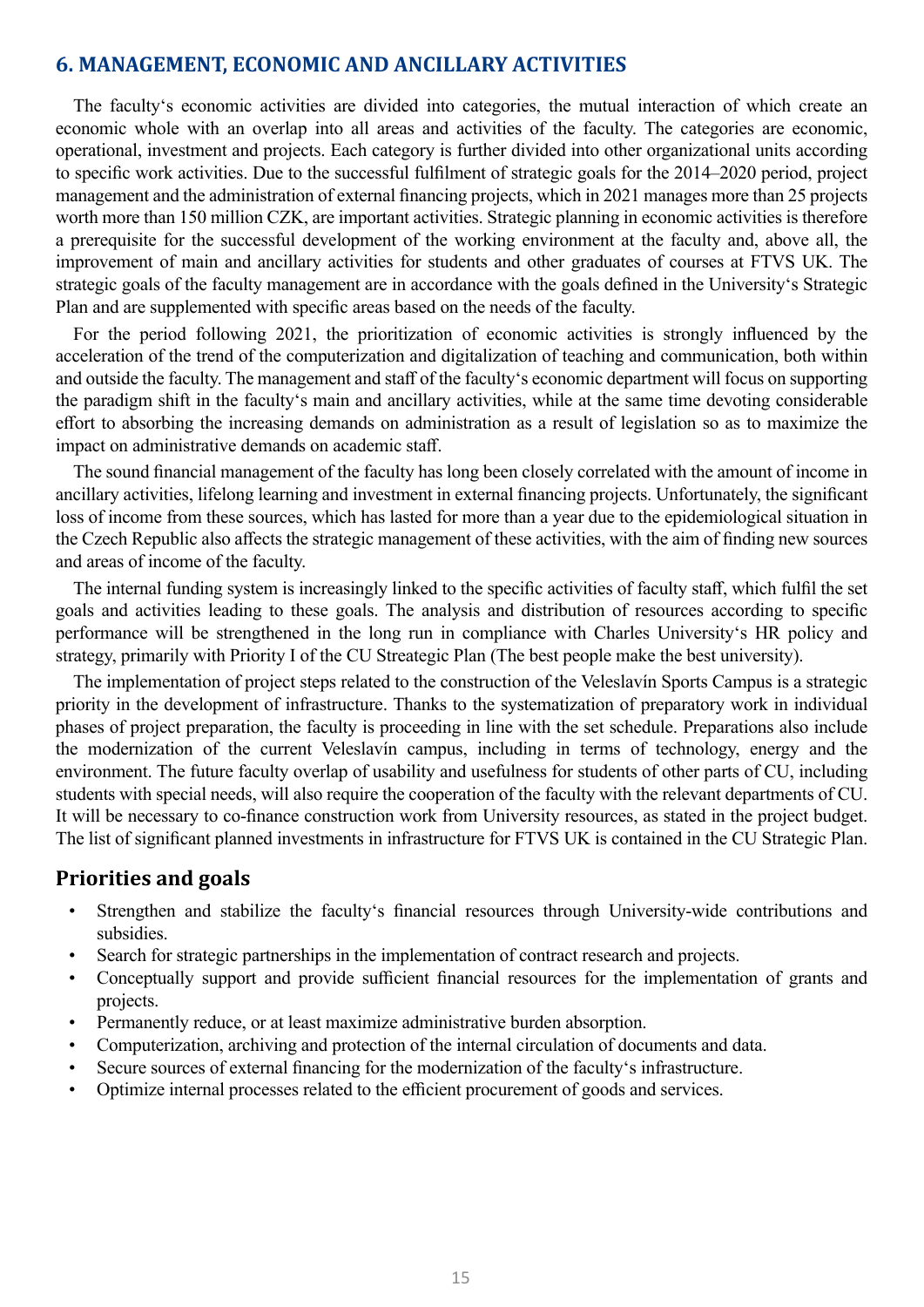# **Activities**

- More efficient work with data when budgeting and financial planning.
- Greater degree of diversification of the internal distribution of resources with regard to future benefits.
- Introduction of electronic circulation and sharing of data and information.
- Revision and adjustment of organizational rules to reflect changes in the external environment.
- Stable staffing and professional oversight of project management in the construction project.
- Establishment of a procurement department.

- Value of resources of main activity.
- Value of resources from external financing projects.
- Amount of income from ancillary activities and lifelong learning.
- Amount of general costs.
- Value of payroll fund resources.